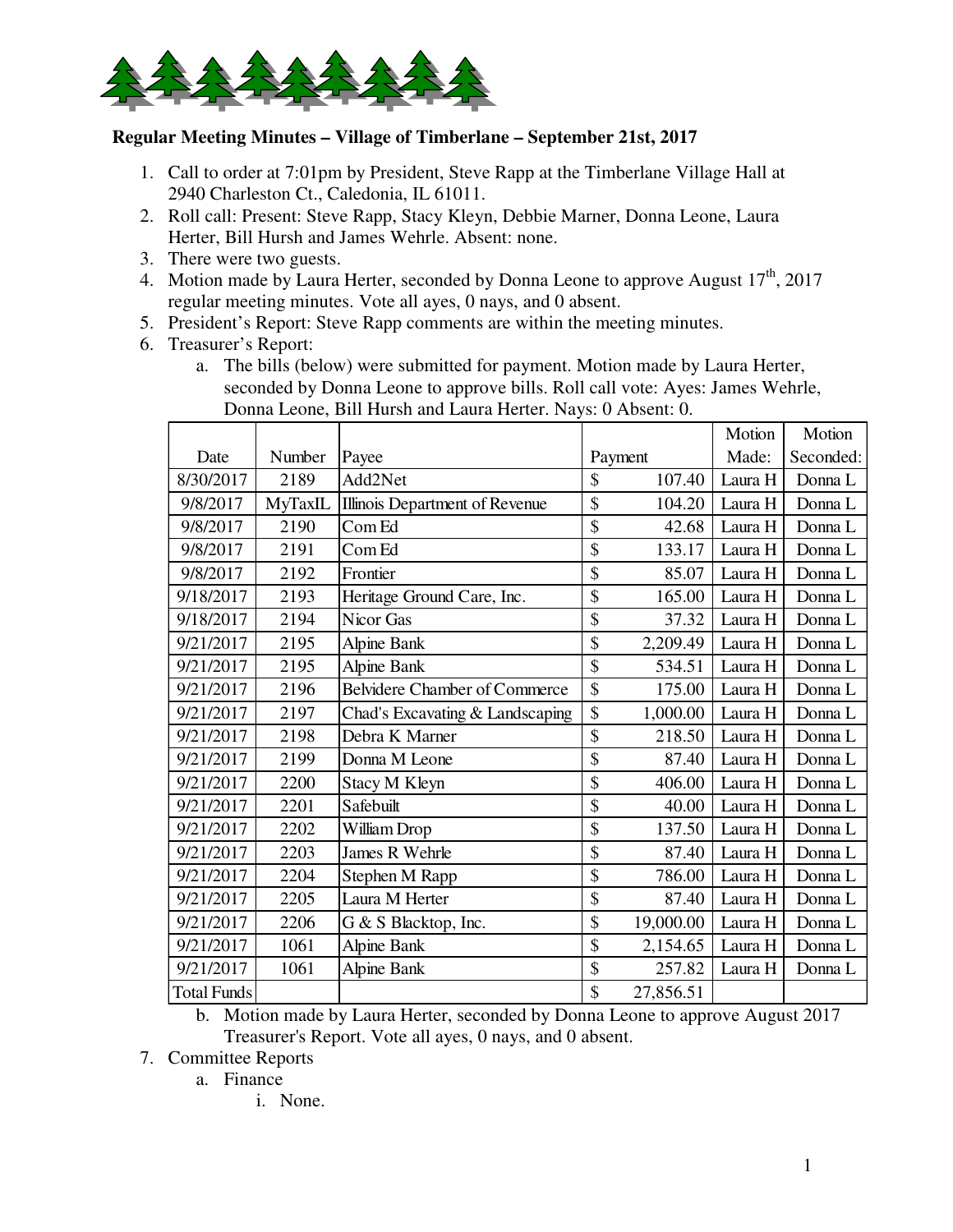- b. Planning and Zoning
	- i. During trustees discussions of enforcing Timberlane ordinances it was determined that companies for hire could provide enforcement. Donna Leone offered to contact Poplar Grove for more understanding.
- c. Roads/Highways/Bridges
	- i. No culvert permits issued.
	- ii. Village roads were black top paved except for the center of Orth road. Bill Hursh offered to contact the contractor to pick up blacktop debris left over.
	- iii. Steve Rapp received a proposal from engineer Kevin Bunge, Civil Engineering Services, the Village's engineering firm, to evaluate structures and conditions of the village roads and provide an evaluation for repairs over the next 10 years. Steve Rapp asked that it include Newbury Place. Motion made by Donna Leone, seconded by Laura Herter, to approve the CES proposal not to exceed \$2,800.00 with Newbury Place included. Vote all ayes, 0 nays, and 0 absent.C
	- iv. Steve Rapp will contact A Budget Tree service again to complete the tree and brush cutting on village roads.
	- v. Bill Hursh offered to fix a road sign on Orth road.
- d. Village Hall
	- i. Motion made by Bill Hursh, seconded by Laura Herter to approve resolution R17-264-1 "Resolution of the Village of Timberlane for Sale of Real Estate to the North Boone Fire District No. 3". Roll call vote: Ayes: James Wehrle, Donna Leone, Bill Hursh and Laura Herter. Nays: 0 Absent: 0. Closing is expected in October.
- 8. Old Business
	- a. Guest Chris Jones is interested in leading the effort on the single garbage collection process for Timberlane Village. Steve Rapp offered to send Chris Jones sample contracts of Poplar Grove's single garbage process for review. Village attorney Jim Hursh stated all residents are normally required to use the approved garbage hauler.
	- b. Engineer Kevin Bunge from Civil Engineering Services, reviewed the rain water runoff situation affecting 12321 Woodchuck. The trustees offered to video the roadway runoff live during a rain storm to support this review.
	- c. Laura Herter investigated internet service providers in order to improve reliability within the village. Comcast stated that Timberlane Village will need to be on a "request service" list before they will investigate adding service to this area.
	- d. Steve Rapp received no further information concerning the electric aggregation. Residents will receive contract expiration notices this month.
- 9. New Business
	- a. Motion made by James Wehrle, seconded by Bill Hursh to publish the bid letting for 2017-2018 snow and ice control season. Vote all ayes, 0 nays, and 0 absent.
- 10. Actions from previous meetings:

| <b>Open Actions:</b>                                             | <b>Meeting</b> | <b>Contact</b> |
|------------------------------------------------------------------|----------------|----------------|
| Single Waste Refuse collection consideration to investigate      | Nov 2012       | Trustees       |
| Revision of Timberlane By-laws to include electronic attendance  | Mar 2014       | Debbie Marner  |
| Create new bridge filing system with Hanson Engineering          | Oct 2014       | Steve & Debbie |
| Investigate "investment policies" in order to provide options to | Apr 2016       | Stacy, Debbie  |